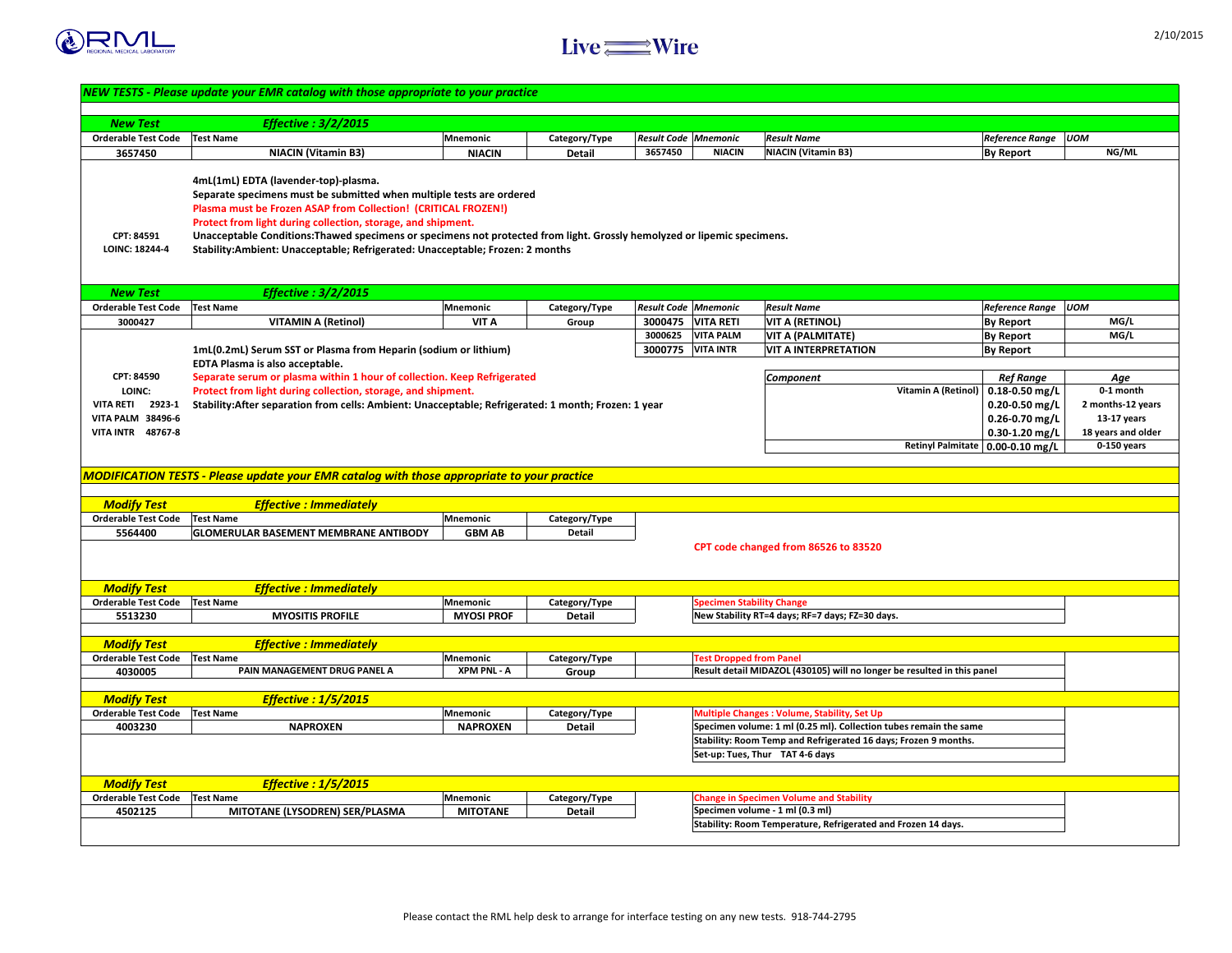| ted and Frozen 28 days.                                             |  |
|---------------------------------------------------------------------|--|
|                                                                     |  |
| ays; Frozen 90 days                                                 |  |
|                                                                     |  |
| $\bullet$<br>ays; Frozen 90 days                                    |  |
|                                                                     |  |
|                                                                     |  |
| ays; Frozen 90 days                                                 |  |
|                                                                     |  |
| rom 2ml<br>5 days; Frozen 18 days<br>15.0 ug/ml                     |  |
|                                                                     |  |
| asma also acceptable.<br>re NOT acceptable.<br>d and Frozen 1 month |  |
|                                                                     |  |
|                                                                     |  |
| with 1 hr of collection.<br>month, Frozen 1 year                    |  |
| ment.                                                               |  |





| <b>Modify Test</b>         | <b>Effective : 1/5/2015</b>                    |                   |                      |                                                                            |
|----------------------------|------------------------------------------------|-------------------|----------------------|----------------------------------------------------------------------------|
| <b>Orderable Test Code</b> | <b>Test Name</b>                               | Mnemonic          | Category/Type        | <b>Specimen Stability Change</b>                                           |
| 3632070                    | <b>DIURETIC SCREEN URINE</b>                   | <b>DIURET SU</b>  | <b>Detail</b>        | New Stability: Room Temperature 48 hours; Refrigerated and Frozen 28 days. |
|                            |                                                |                   |                      |                                                                            |
| <b>Modify Test</b>         | <b>Effective : 2/9/2015</b>                    |                   |                      |                                                                            |
| <b>Orderable Test Code</b> | <b>Test Name</b>                               | <b>Mnemonic</b>   | Category/Type        | <b>Multiple Changes</b>                                                    |
| 2015000                    | <b>APOLIPOPROTEIN A-1</b>                      | APO A1            | Group                | <b>Specimen Volume: Change to 1mL (0.5 mL)</b>                             |
|                            |                                                |                   |                      | Patient Prep: 12-14 Hour Fasting is no longer required.                    |
|                            | <b>Specimen Volume: Change to 1mL (0.5 mL)</b> |                   |                      | Stability: Room Temperature 7days; Refrigerated 10days; Frozen 90 days     |
|                            |                                                |                   |                      |                                                                            |
| <b>Modify Test</b>         | <b>Effective : 2/9/2015</b>                    |                   |                      |                                                                            |
| <b>Orderable Test Code</b> | <b>Test Name</b>                               | <b>Mnemonic</b>   | Category/Type        | <b>Multiple Changes</b>                                                    |
| 2015050                    | <b>APOLIPOPROTEIN B</b>                        | <b>APOB</b>       |                      | <b>Specimen Volume: Change to 1mL (0.5 mL)</b>                             |
|                            |                                                |                   |                      | Patient Prep: 12-14 Hour Fasting is no longer required.                    |
|                            | <b>Specimen Volume: Change to 1mL (0.5 mL)</b> |                   |                      | Stability: Room Temperature 7days; Refrigerated 10days; Frozen 90 days     |
|                            |                                                |                   |                      |                                                                            |
| <b>Modify Test</b>         | <b>Effective : 2/9/2015</b>                    |                   |                      |                                                                            |
| <b>Orderable Test Code</b> | <b>Test Name</b>                               | $\sf M$ nemonic   | Category/Type        | <b>Multiple Changes</b>                                                    |
| 2014950                    | APOLIPOPROTEIN A1 and B                        | APO A1 B          |                      | Specimen Volume: Change to 1mL (0.5 mL)                                    |
|                            |                                                |                   |                      | Patient Prep: 12-14 Hour Fasting is no longer required.                    |
|                            | <b>Specimen Volume: Change to 1mL (0.5 mL)</b> |                   |                      | Stability: Room Temperature 7days; Refrigerated 10days; Frozen 90 days     |
|                            |                                                |                   |                      |                                                                            |
| <b>Modify Test</b>         | <b>Effective : 2/9/2015</b>                    |                   |                      |                                                                            |
| <b>Orderable Test Code</b> | <b>Test Name</b>                               | <b>Mnemonic</b>   | Category/Type        | <b>Multiple Changes</b>                                                    |
| 3611450                    | <b>MURAMIDASE (Lysozyme)</b>                   | <b>MURAMIDASE</b> |                      | Specimen Requirements: Change to 1ml (0.5ml min) from 2ml                  |
|                            |                                                |                   |                      | Stability: Room Temperature 24 hours; Refrigerated 15 days; Frozen 18 days |
|                            |                                                |                   |                      | Set-up: Mon-Sat TAT: 1-2 days after set-up.                                |
|                            |                                                |                   |                      |                                                                            |
|                            |                                                |                   |                      | Reference range changed to 5.0-11.0 ug/ml from 7.0-15.0 ug/ml              |
|                            |                                                |                   |                      |                                                                            |
| <b>Modify Test</b>         | <b>Effective : 2/9/2015</b>                    |                   |                      |                                                                            |
| <b>Orderable Test Code</b> | <b>Test Name</b>                               | <b>Mnemonic</b>   | <b>Category/Type</b> | <b>Multiple Changes</b>                                                    |
| 4006865                    | <b>CLOZAPINE (Clozaril)</b>                    | <b>CLOZAPINE</b>  | Group                | Preferred specimen: Red No Gel Serum. EDTA Plasma also acceptable.         |
|                            |                                                |                   |                      | Heparin PlasmaSpecimens (lithium or sodium) are NOT acceptable.            |
|                            |                                                |                   |                      | Specimen volume change to 1mL(0.4mL)                                       |
|                            |                                                |                   |                      | Stability: Room Temperature 8 days; Refrigerated and Frozen 1 month        |
|                            | <b>CPT code will actually be 80159</b>         |                   |                      | Set-up VARIES TAT 4-11 days                                                |
|                            |                                                |                   |                      | <b>Reference range: &lt;20 NG/ML</b>                                       |
|                            |                                                |                   |                      | <b>CPT code will change from 83789 to 80299</b>                            |
|                            |                                                |                   |                      |                                                                            |
|                            |                                                |                   |                      |                                                                            |
| <b>Modify Test</b>         | <b>Effective : 3/2/2015</b>                    |                   |                      |                                                                            |
| <b>Orderable Test Code</b> | <b>Test Name</b>                               | <b>Mnemonic</b>   | Category/Type        | <b>Multiple Changes</b>                                                    |
| 3604800                    | <b>VITAMIN E (Tocopherol)</b>                  | <b>VITAMINE</b>   | Group                | Specimen volumes change to 1mL(0.2mL)                                      |
|                            | <b>New Reference Ranges</b>                    |                   |                      | Spin, separate & refrigerate or freeze specimen with 1 hr of collection.   |
|                            | <b>Component</b>                               | <b>Ref Range</b>  | Age                  | Stability: Room Temperature n/a, Refrigerated 1 month, Frozen 1 year       |
|                            | Vitamin E ( $\alpha$ -Tocopherol)              | 1.0-3.5 mg/L      | 0-1 month            | <b>RT specimens are not acceptable</b>                                     |
|                            |                                                | $2.0 - 6.0$ mg/L  | 2-5 months           | Set-up S/U SUN-SAT TAT 2-4 days                                            |
|                            |                                                | $3.5 - 8.0$ mg/L  | 6 months-1 year      |                                                                            |
|                            |                                                | $5.5 - 9.0$ mg/L  | 2-12 years           | Protect from light during collection, storage, and shipment.               |
|                            |                                                | 5.5-18.0 mg/L     | 13 years and older   |                                                                            |
|                            | Vitamin E (y-Tocopherol) $ $                   | $0.0 - 6.0$ mg/L  | $0-150$ years        |                                                                            |